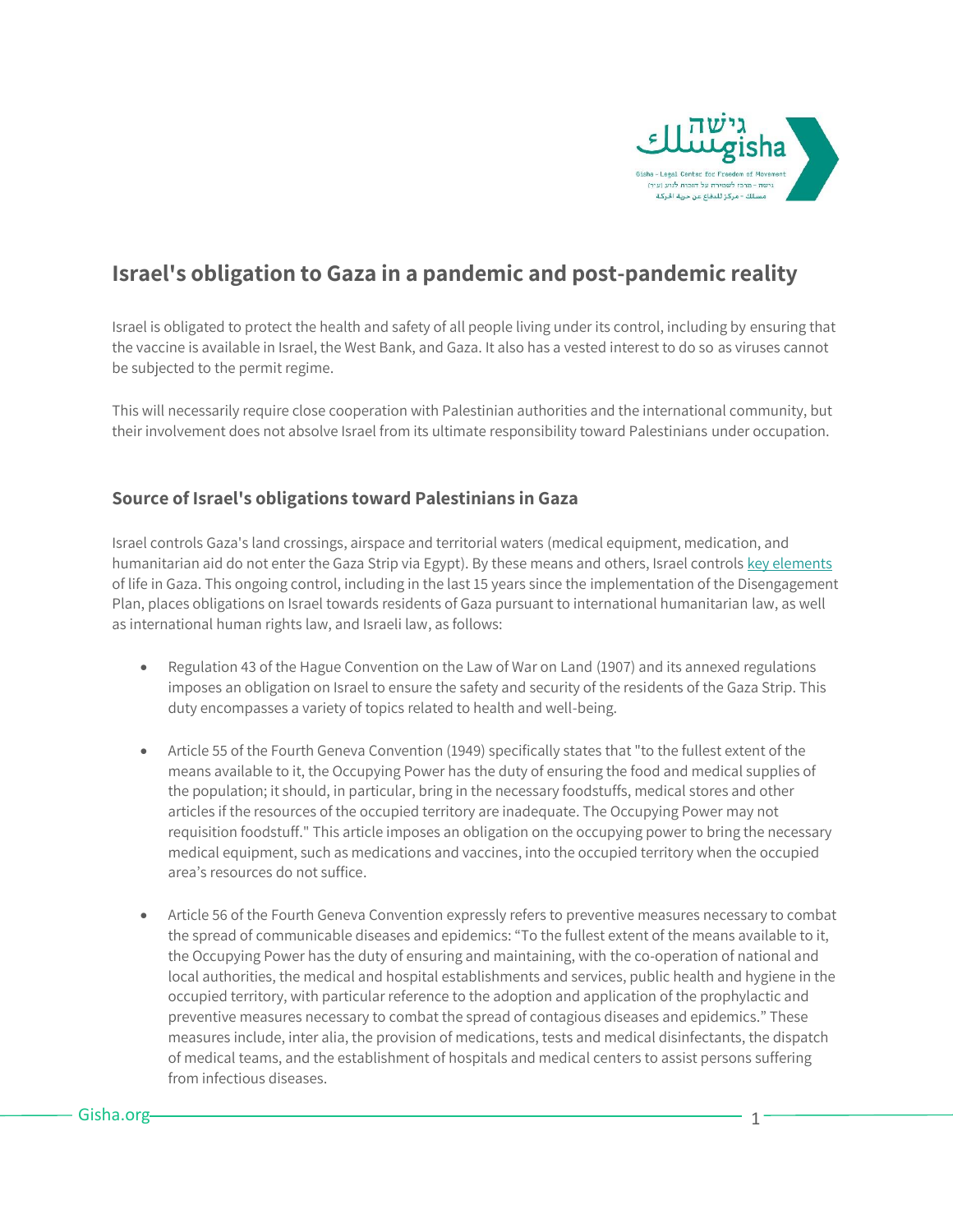- Article 12 of the International Covenant on Economic, Social and Cultural Rights, to which Israel is bound, imposes an obligation to take the necessary measures to ensure, inter alia, "the prevention, treatment and control of epidemic, endemic, occupational and other diseases, treatment of these disease and supervision over them" (article 12.2(C) of the covenant). In addition, it must take the steps necessary for the "creation of conditions which would assure to all medical service and medical attention in the event of sickness" (article 12.2(D) of the covenant).
- The UN Committee on Economic, Social and Cultural Rights published its concluding observations in November 2019 following an examination of the state of the Palestinian health system. The committee expressed its concerns in view of the fact that Palestinians who live in the Occupied Territory, and particularly in the Gaza Strip, have very limited and inadequate access to health facilities, apparatus, and health services. This is chiefly due to restrictions on the entry of goods defined by Israel as "dual-use equipment" which include essential medical equipment, and to the permit regime. The committee recommended to the State of Israel that it, inter alia, allow unrestricted access to health facilities and services, including urgent medical services, and permit medical professionals to travel to and from the Gaza Strip. These recommendations - which Israel disregarded - derive from its obligation in accordance with the provisions of the covenant that are all the more valid at the present time.
- Alongside Israel's duties under international law, its obligations also derive from High Court of Justice rulings, which determined that in light of Israel's ongoing control of the crossings, and the dependence on Israel that Gaza residents developed in relation to many aspects of life, it is obliged to ensure the humanitarian needs of the population and make certain that its basic rights and needs are respected (HCJ 9132/0[7 Albassiouni v. the Prime Minister,](https://www.gisha.org/UserFiles/File/publications/Gisha-Preliminary-Analysis-Fuel-Electricity-Decision.pdf) January 30, 2008) and HCJ 201/09 Physicians for Human Rights v. the Prime Minister (January 19, 2009)). Protection from the spread of the COVID-19 epidemic and the provision of appropriate medical care to those infected with the virus are undoubtedly the most basic humanitarian needs of the residents of the Gaza Strip and, hence, Israel must act to guarantee them.

### **Israel's position: Maintaining control without responsibility**

Israe[l baldly denies](https://mfa.gov.il/MFA/ForeignPolicy/Issues/Pages/Gaza%20designated%20a%20%E2%80%9CHostile%20Territory%E2%80%9D%2024-Sep-2007.aspx) most of its obligations to residents of Gaza, citing the 2005 disengagement, despite its ongoing and deeply felt control over various aspects of life in the Strip. It justifies severe, often sweeping restrictions on movement of people and goods based on the erroneous claim that it 'withdrew' from the Strip, and also on far-reaching and often unclear "security-political" goals in response to Hamas's de facto control of local government functions and militant activity by Hamas and other factions. At the same time, Israel reserves a sui generis, or legally unique, interpretation whereby it absolves itself of responsibility for the impact of its ongoing control over movement of people and goods, as well as the limits it imposes on access in areas on land, at sea, and in Gaza's airspace.

The permit regime that Israel imposes on the Gaza Strip is characterized by a [general prohibition on travel](https://www.gisha.org/UserFiles/File/LegalDocuments/procedures/general/50en.pdf) between Gaza, Israel, the West Bank, and abroad via Erez Crossing, except for the few individuals who receive special permission. Since March 2020, Israel has [tightened the closure](https://gisha.org/publication/11683) on Gaza to an even greater extent, denying almost all travel via Erez, even to the few people who previously would have met its criteria for permits. All goods that enter and exit Gaza via Kerem Shalom, its sole, official commercial crossing, also operated by Israel, must be coordinated with representatives of the Israeli army, subject to its procedures and policy.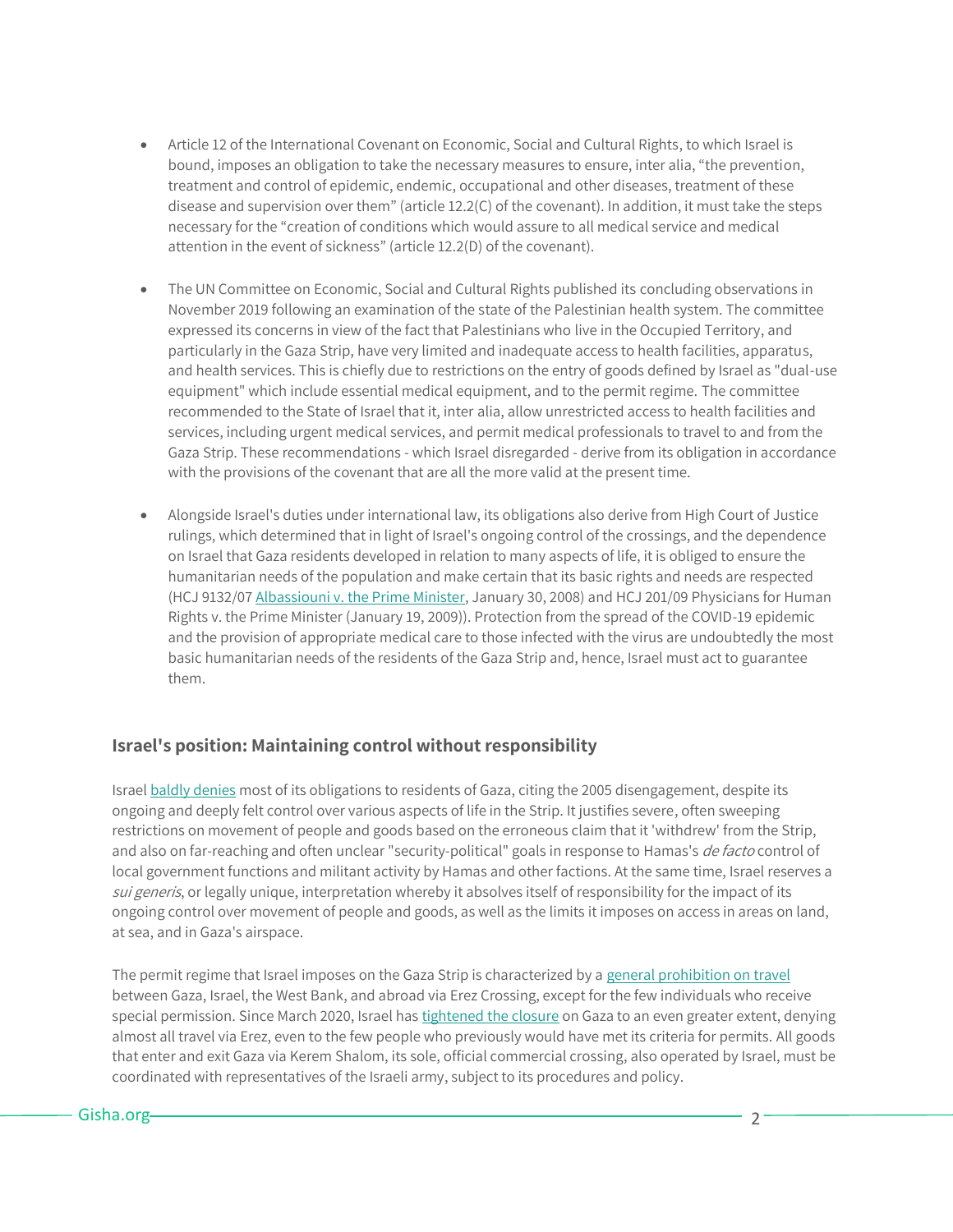In this way, Israel has played and still plays an active part in suppressing and preventing the development of an adequate healthcare system or functioning economy in the Gaza Strip. Recurrent Israeli military operations have also directly affected the healthcare system, the economy, and civilian infrastructure in the Gaza Strip, which all struggle to meet the basic needs of the population and function, depending on the moment, along a spectrum of impending collapse. As a result, funding from international donors has been allocated throughout the years to address basic humanitarian needs, maintain the healthcare system and improve basic infrastructure in the Gaza Strip, but these efforts fall far short of need.

[Statements by Israeli officials](https://www.washingtonpost.com/world/middle_east/israel-vaccine-palestinians-coronavirus/2020/12/18/f1d8d572-4083-11eb-b58b-1623f6267960_story.html) allude to a willingness to allow passage of aid designated for the coronavirus response and also vaccines, but an unwillingness to supply or pay for these from its own coffers. Gisha is not aware of incidents of Israeli officials blocking entrance of items, medicine, or equipment needed for the pandemic response directly. Yet, refraining from blocking the entrance of necessary materials does not, in and of itself, meet Israel's obligations, nor can it relieve Israel of its duties in the context of the pandemic. Israel's actions more broadly, continuing to restrict entrance and exit o[f people](https://gisha.org/updates/11381) an[d goods,](https://gisha.org/updates/11202) its sometimes total closure of the [crossings,](https://gisha.org/updates/11509) and frequent [attacks on fishermen](https://gisha.org/updates/11233) an[d destruction of farmlands](https://gisha.org/updates/11189) within the Strip, indicate its reluctance to desist from harming th[e economy,](https://features.gisha.org/double-lockdown/) [food security](https://gisha.org/updates/11052) an[d well-being](https://gisha.org/updates/11023) of civilians in Gaza undergoing unprecedented hardship during the pandemic.

#### **The role of Palestinian actors**

Fifty-three years of occupation and decades of harsh restrictions on movement have undermined the ability of Palestinian authorities in Gaza and the West Bank to assume full responsibility for health as defined in the Oslo Agreement.

[A November 2020 report](https://apps.who.int/gb/ebwha/pdf_files/WHA73/A73_15-en.pdf) by the World Health Organization (WHO) Director-General notes:

Chronic occupation has profound implications for the sustainability of health-care provision by public authorities, in terms of both revenue raising and affordability. Responsibilities for the right to the highest attainable standard of health for Palestinians are divided between Israel as occupying power, the Palestinian Authority, the de facto authority in the Gaza Strip and third States. The Palestinian Authority holds responsibilities for the provision of health care to the Palestinian population in the West Bank and Gaza Strip upon its establishment under the Oslo Accords. However, lack of control over natural resources (including water), points of entry and other potential sources of revenue, have created a situation of aid dependency that constrains the capacity of the Palestinian Authority to fulfil such responsibilities. Evisceration of the economy and productive base have further deepened this profound dependency, which has particularly affected the Gaza Strip.

According t[o the WHO,](https://reliefweb.int/sites/reliefweb.int/files/resources/WHO_Right_to_health_2018_Web-final.pdf) some 88 percent of funds for the Palestinian health system comes from the central taxation system, while just 12 percent comes from insurance contributions. That means that the healthcare system relies on tax contributions and the functioning of the economy more broadly.

While responsibility for health care and other areas of civilian life were ostensibly transferred to the Palestinian Authority in the Oslo Accords, to this day, more than 25 years later, Palestinian authorities both in Gaza and the West Bank do not control their own borders, taxation system, or population registry. Israel's continued control over these has had severe ramifications on the economic reality in the Palestinian territory.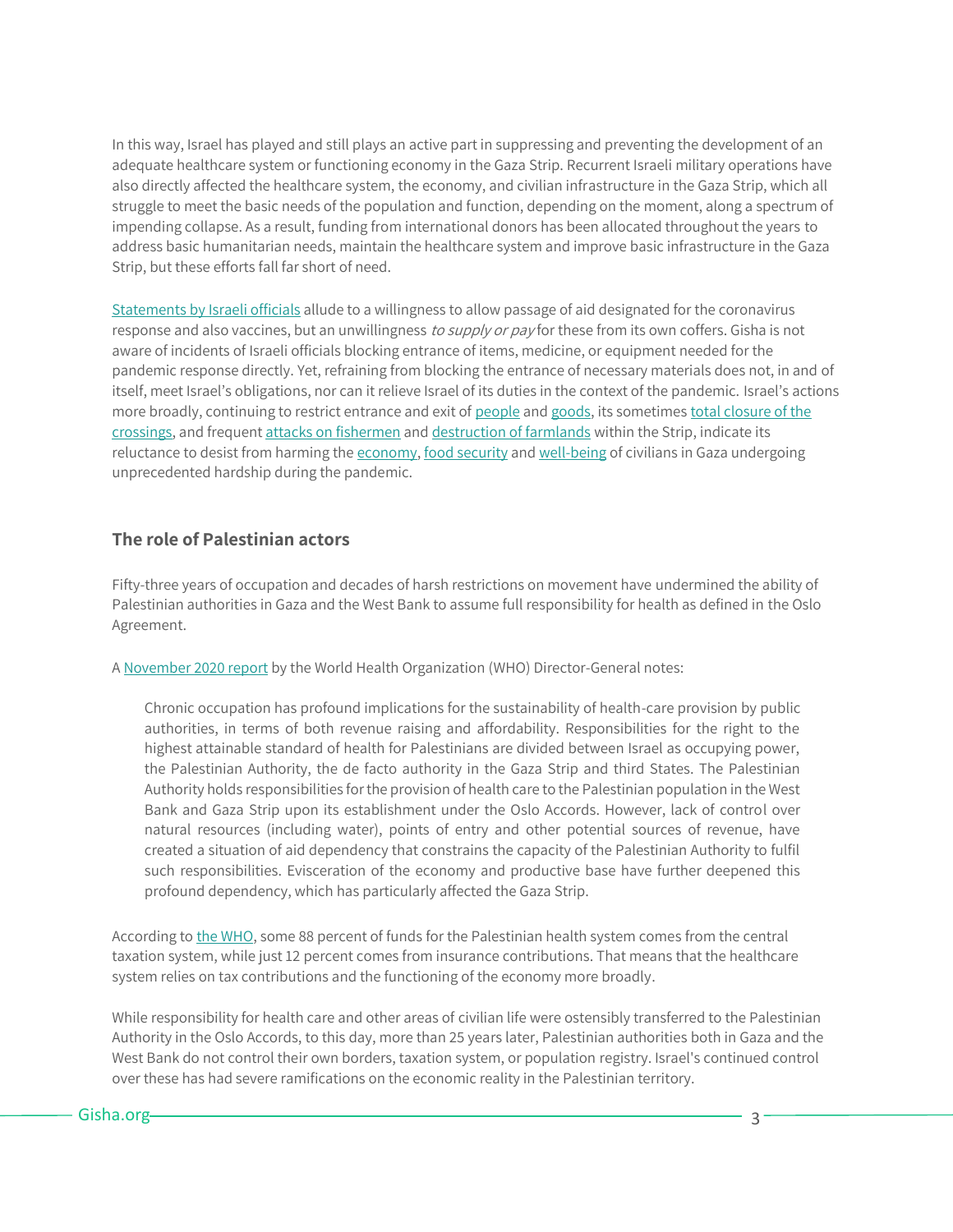Each item needed for the COVID-19 response must be coordinated for entry by Israel. Israel determines which sectors of the [economy can function,](https://features.gisha.org/gaza-up-close/) including by determining which goods can be sold and where, which individuals can travel and also the extent of to which electricity, water, and communications infrastructure can operate.

As a result of the difficult humanitarian situation in Gaza, created in large part by Israel's military campaigns and ongoing restrictions on access, including on access to natural resources, Palestinians have turned to the international community for financial assistance and support. This assistance seeks to prevent humanitarian collapse, but even large influxes of aid are a symptom of ongoing occupation and lack of sovereignty, not a solution or a salve for gaping needs. Humanitarian relief provided by third state actors in any case does not absolve Israel of its obligations to Palestinians living under occupation.

The Palestinian Authority is working closely with the WHO and its other international partners in order to secure needed equipment and tests for the pandemic response, as well as vaccines. This neither reduces [nor replaces](https://www.diakonia.se/globalassets/documents/ihl/ihl-in-opt/briefs/covid-19-in-occupied-gaza-dec-2020.pdf)  [Israel's obligations](https://www.diakonia.se/globalassets/documents/ihl/ihl-in-opt/briefs/covid-19-in-occupied-gaza-dec-2020.pdf).

## **Conditioning aid/vaccine on negotiations for hostages/bodies**

[Recent media reports](https://www.i24news.tv/en/news/israel/diplomacy-defense/1607872894-report-israel-hamas-closing-on-prisoner-swap-deal-in-light-of-covid-19-crisis) have indicated that Israeli officials are conditioning the distribution of vaccines and other necessary equipment for the COVID-19 response on the outcome of negotiations with Hamas fo[r two Israeli](https://gisha.org/updates/10405)  [citizens](https://gisha.org/updates/10405) they are allegedly holding, as well as the return to two bodies of soldiers killed in the 2014 military operation Protective Edge.

The citizens being held in apparent absence of legal cause and due process must be released, unconditionally. Hamas's violations of international humanitarian law, however, do not absolve Israel of its positive duties to the civilian population in Gaza, who is in effect being punished for political developments out of its control, nor do they justify Israel's own violations of international law.

The health and human rights of the Palestinian population living under Israeli occupation, including access to medicine, medical treatment, and vaccines, must not, in any circumstances, be made conditional on the outcome of negotiations or political maneuvering of other kinds.

#### **Recommendations**

Gisha calls on Israel to fulfill its obligations and protect the health and safety of Palestinians in the Gaza Strip and the West Bank.

As the new year begins, two million residents of Gaza are facing unprecedented uncertainty and hardship. The world will hopefully emerge from the pandemic lockdown in 2021. Gaza must not be left behind. Residents of Gaza cannot return to the reality they faced before the onset of the pandemic. Respect for human rights and international law must guide policy choices. Useless restrictions on movement that curtail freedom and hope have no place in a post-pandemic reality.